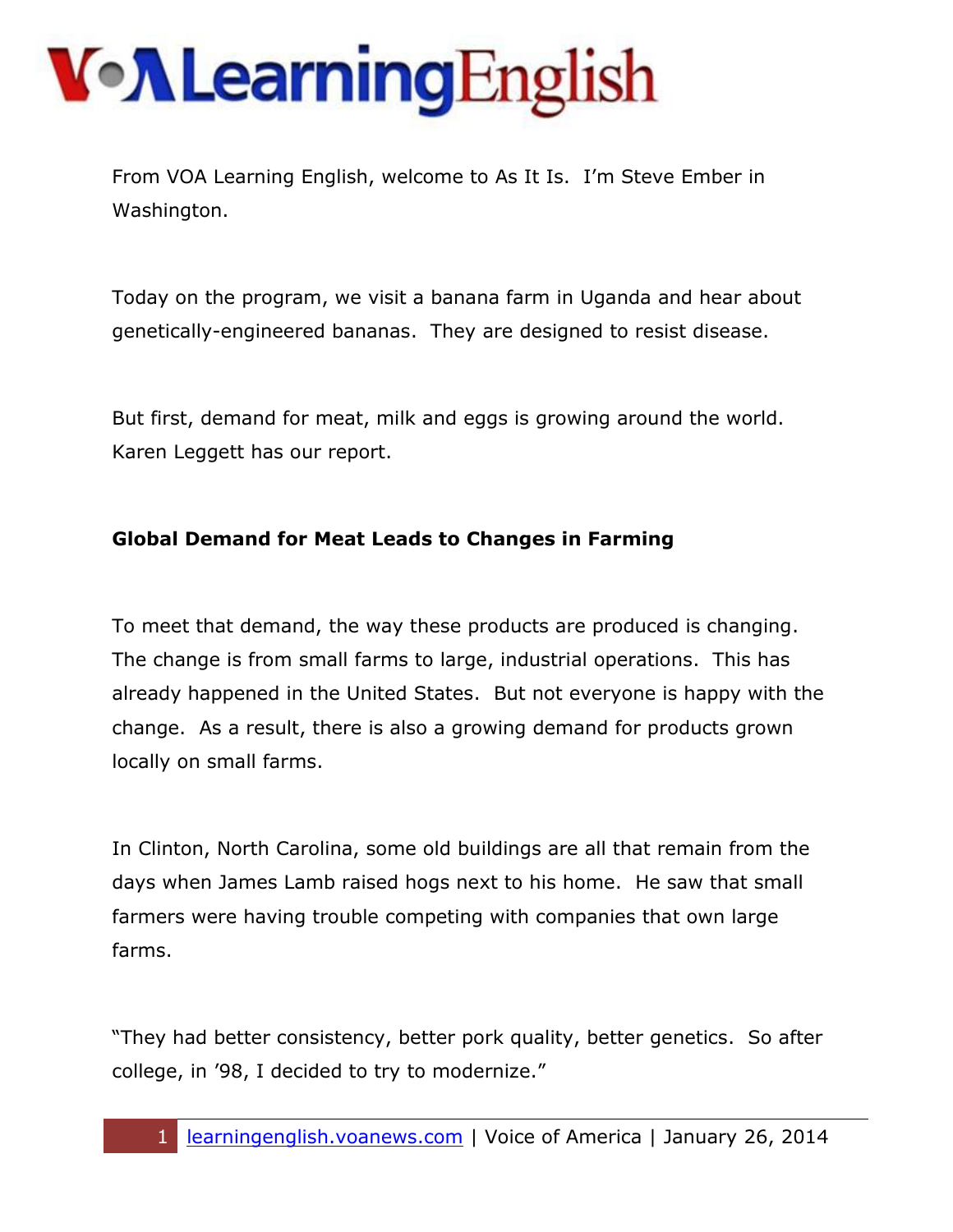He stopped raising hogs in small buildings and built two industrial-sized hog barns. Each of them holds 1,500 hogs.

Nearly all pigs are raised this way in the United States now. The government says the efficiency of large-scale production in a controlled environment has helped reduce the price of a pork chop by nearly 20 percent since 1998.

These efficient and intensive production methods are being used around the world. Many experts say that is a good thing as the demand for meat grows. But livestock expert Carolyn Opio points out that the land, water and feed required to produce it are limited.

"If we are to produce within the constraints that we are facing today, efficiency, I think, is very, is key."

Ms. Opio is with the United Nations Food and Agriculture Organization.

But the results of efficiency are not always necessarily good. The waste from thousands of confined animals can pollute waterways and produce greenhouse gases. And some health experts are concerned about the antibiotics and other chemicals being put in the animals' feed. Others criticize the conditions in which the animals are kept.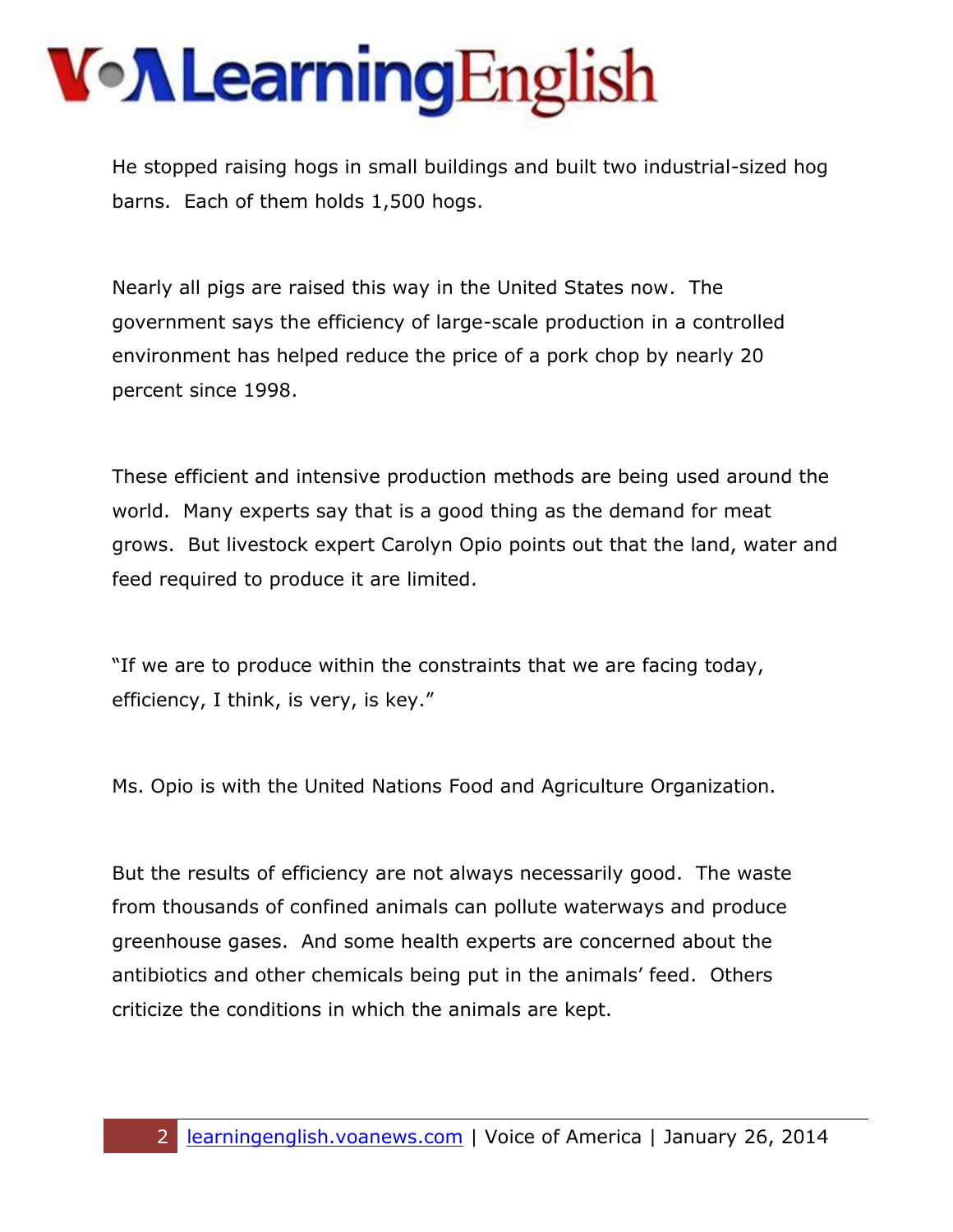So today, a growing number of people are like Kevin Summers in Amissville, Virginia, and returning to small-scale farming.

"In order to feed the world, I think this is a better way. It's a, you know, it's a cleaner way. It's a more humane way."

More Americans today say they want to know where their food comes from. Some might like the way Kevin Summers raises his hogs.

"I can see the entire process unfold before my eyes and know that they had a good life and were healthy and happy."

The hogs eat damaged apples and old pumpkins. This reduces food waste. But this kind of farming also means higher prices. Even so, Kevin Summers says he believes it would still be possible to meet global demand this way.

"And it would just involve people making the choice to buy this kind of food and say that, 'I care about something other than just the cost.'"

I'm Karen Leggett.

And I'm Steve Ember with As It Is from VOA Learning English.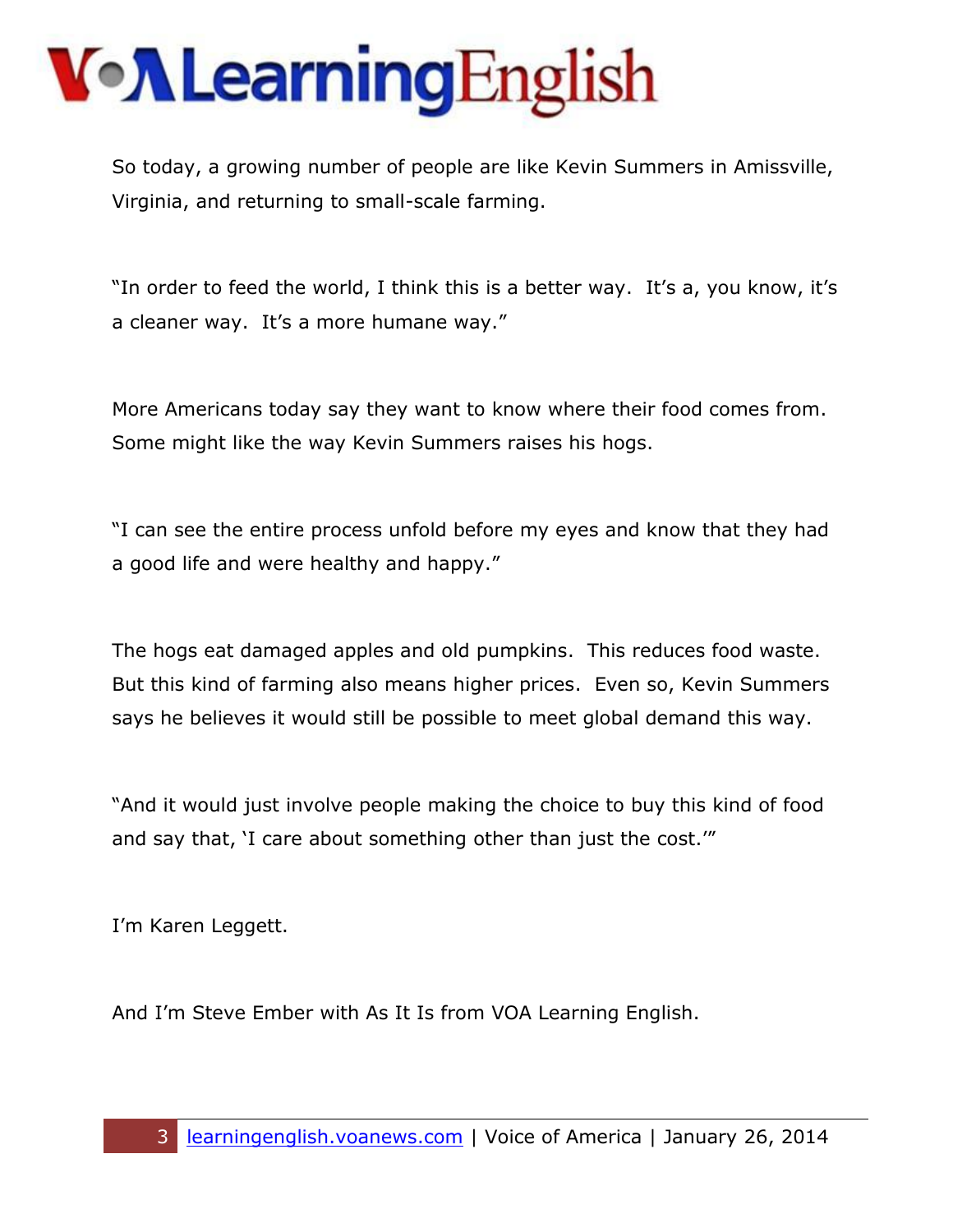Scientists continue to debate the value of genetically modified organisms, or GMOs. These plants and animals have been genetically engineered. Scientists have made changes to their genetic material.

Today, we take you to Uganda and a small banana plantation, where GMO bananas are being grown.

#### **Growing Debate Over GMO Bananas in Uganda**

The trees are healthy and green. But Andrew Kiggundu does not like what he sees.

"The disease on the leaves you see right now is not the wilt, it's a different disease called black sigatoka. It is just killing off the leaves and causing significant yield loss. This is a big problem."

Andrew Kiggundu works with the National Agricultural Research Organization, also known as NARO. The Ugandan government agency is developing genetically-engineered bananas. The new plants are meant to resist black sigatoka and banana bacterial wilt, which has been destroying large amounts of the country's banana crop.

Uganda is the world's top consumer of bananas. NARO Research Director Wilberforce Tushemereirwe says this is why it is so important to produce healthy plants.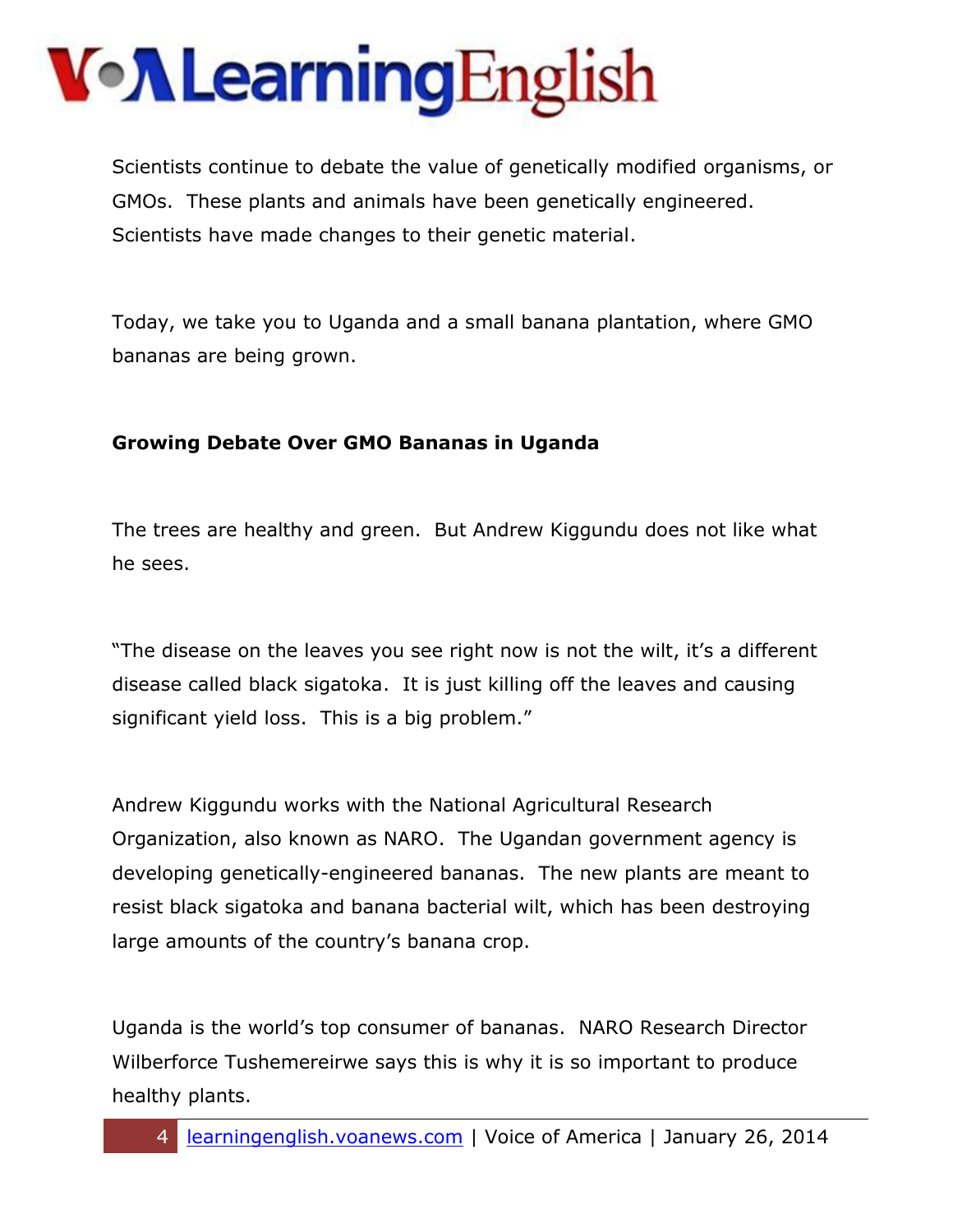"The disease keeps on moving around, and wiping out garden after garden, so you will go to areas where you find they have changed from banana to annual crops. And that has already introduced food insecurity, because they are not used to handling annual crops."

The central African nation already permits testing of genetically modified organisms or GMOs. Lawmakers are considering a bill that would permit the development and distribution of such organisms throughout the country.

But some activists say genetically-modified organisms would be dangerous to human health and the environment. Giregon Olupot is a soil biophysicist at Makerere University in Kampala.

"There are a range of options that risk to be wiped [out], just by this technology. With bananas, tissue culture has worked well to engineer healthy plants. You then take these plants to a clean garden and maintain field hygiene. Why are we not giving emphasis on that technology?"

Most genetically-modified seeds are patented. This means farmers must purchase them after each planting. Mr. Olupot says this might be possible for profitable farms, but smaller farms depend on their own seeds. In his opinion, selling genetically-modified seeds to small farmers could trap them.